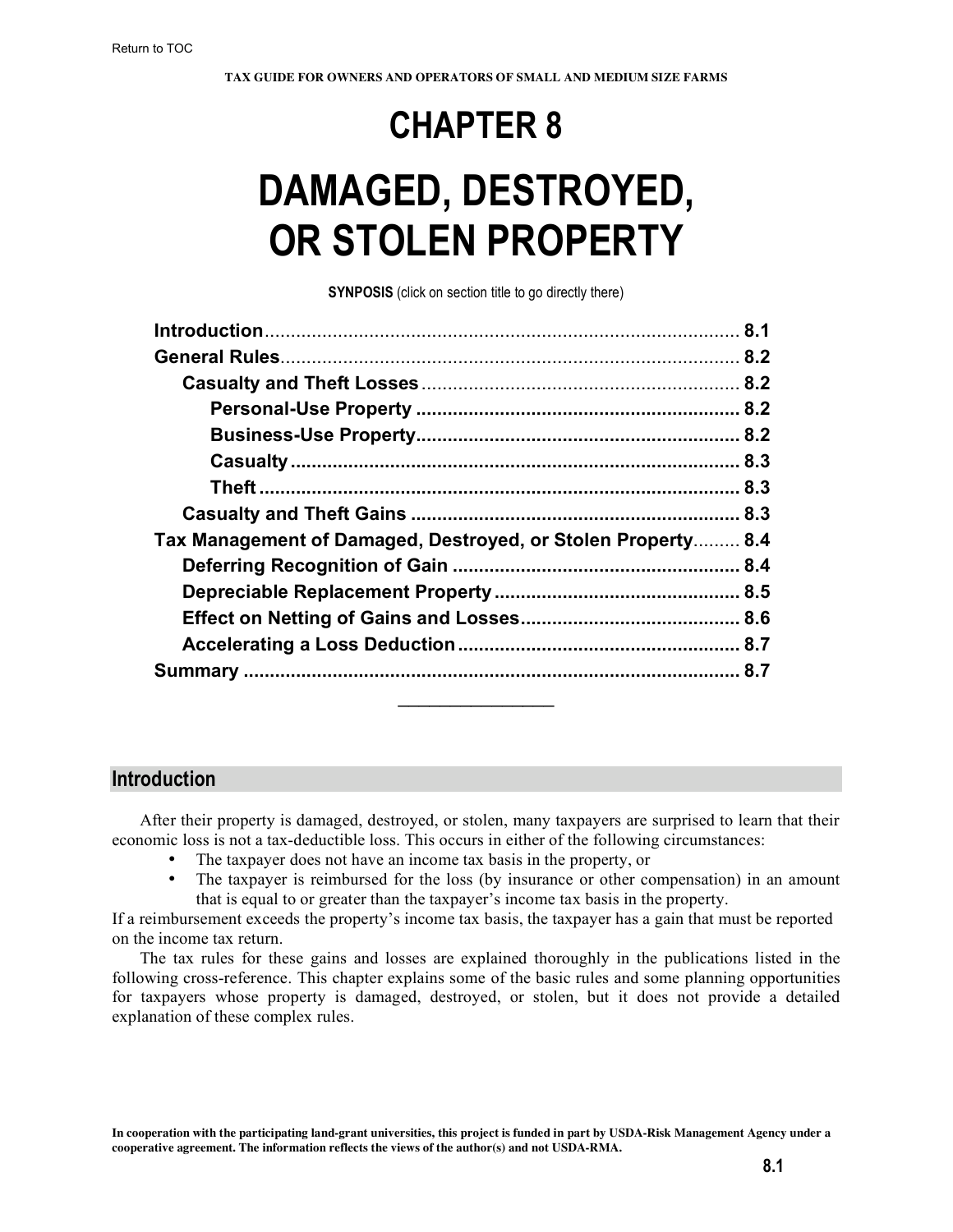# <span id="page-1-0"></span>**Cross-Reference**

IRS publications that explain the tax rules for damaged, destroyed, and stolen property are:

- IRS Publication 547, *[Casualties , Disasters, and Thefts](http://www.irs.gov/pub/irs-pdf/p547.pdf)*
- IRS Publication 584, *[Casualty, Disaster, and Theft Loss Workbook \(Personal-U](http://www.irs.gov/pub/irs-pdf/p584.pdf)se Property)*
- IRS Publication 584-B, *[Business Casualty, Disaster, and Theft Loss Workbook](http://www.irs.gov/pub/irs-pdf/p584b.pdf)*
- IRS Publication 225, *Farmer's Tax Guide* [\(Chapter 11 in the 2010 edition\)](http://www.irs.gov/pub/irs-pdf/p225.pdf)

IRS Form 4684, Casualties and Thefts, and its instructions are also very helpful in calculating the tax consequences for damaged, destroyed, and stolen property.

# **General Rules**

When property is damaged, destroyed, or stolen, the owner suffers an economic loss unless the loss is fully reimbursed by insurance or other compensation. The damage, destruction, or theft may result in a tax loss or a tax gain, depending on whether the compensation is less than or greater than the property owner's income tax basis in the property.

#### **Example 8.1 Casualty Gain or Loss**

Rose Petal's cow was struck by lightning and killed. The cow was worth \$700, and Rose's insurance company compensated her for \$500 of the loss. Therefore, Rose's economic loss is \$200 (\$700 – \$500). However, Rose had deducted all the costs of raising the cow, so she had a zero income tax basis in it. Consequently, Rose had a  $$500 ($500 - $0)$  tax gain.

 $\mathcal{L}_\text{max}$  , and the set of the set of the set of the set of the set of the set of the set of the set of the set of the set of the set of the set of the set of the set of the set of the set of the set of the set of the

# **Casualty and Theft Losses**

The Internal Revenue Code gives taxpayers more favorable treatment of casualty and theft losses than of other losses.

# *Personal-Use Property*

If the property's use is for **personal purposes**, one favorable treatment is allowing part of the loss to be included as an itemized deduction on Schedule A (Form 1040), Itemized Deductions. By contrast, losses of personal use property that are **not** due to a casualty or theft are not deductible. Two reductions apply to personal casualty or theft losses—\$100 per loss event and a 10% of adjusted gross income (AGI) subtraction from the total of all such losses.

# **Example 8.2 Loss on Personal-Use Property**

Pedro Gonzales' exotic pet bird was killed by a cat. The bird was worth \$10,000 and Pedro's insurance company compensated him for \$7,000 of the loss. Pedro paid \$12,000 when he purchased the bird and therefore realized a \$5,000 (\$12,000 – \$7,000) loss for income tax purposes. Because the bird's death was a casualty (it was sudden and unexpected), the loss may be included as an itemized deduction on Pedro's income tax return after subtracting \$100 and 10% of his AGI from the \$5,000. If the bird had died from natural causes, Pedro could not deduct any of his loss.

 $\mathcal{L}_\text{max}$ 

The acceleration of a disaster-area casualty loss deduction that is explained in the next section also applies to disaster losses incurred on personal-use property.

# *Business-Use Property*

If the property's use is for **business purposes** and the loss occurred in a federally declared disaster area, the taxpayer may elect to deduct the loss in the tax year preceding the disaster. By contrast, losses that are **not** due to a federally declared disaster must be deducted in the year the loss occurred unless there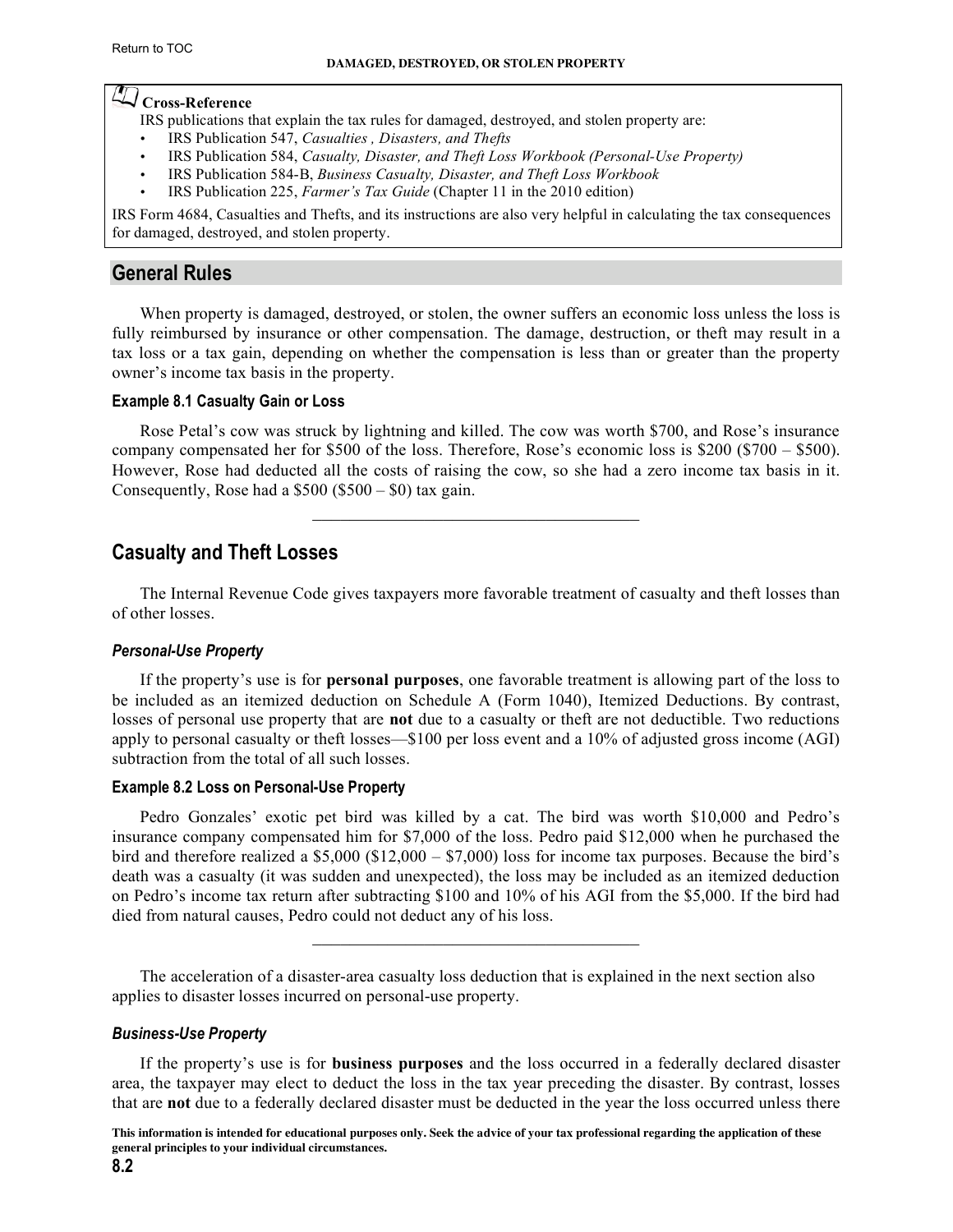<span id="page-2-0"></span>is a reasonable likelihood the loss will be reimbursed. If there is a reasonable likelihood that part or all of the loss will be reimbursed, the deduction is deferred (to the extent of the likely reimbursement) until the tax year it becomes reasonably unlikely that it will be reimbursed.

The \$100 and 10% of AGI reductions do not apply to business property losses.

#### *Casualty*

For federal income tax purposes, a **casualty** is the damage, destruction, or loss of property resulting from an identifiable event that is sudden, unexpected, or unusual. For example, damage to shingles caused by a hailstorm is a casualty loss, but gradual damage to shingles by the sun over several years is not a casualty.

Loss of property due to progressive deterioration is not deductible as a casualty loss because the damage results from a steadily operating cause or normal process, rather than from a sudden event. The following are examples of damage due to progressive deterioration rather than from a sudden, unexpected, or unusual event:

- Gradual weakening of a building due to normal wind and weather conditions.
- Deterioration and damage to a water heater that has burst. However, rust and water damage to rugs and drapes caused by the bursting of a water heater does qualify as a casualty.
- Most losses of property caused by a drought. To be deductible, a drought-related loss must be incurred in a trade or business or in a transaction entered into for profit.
- Damage or destruction of trees, shrubs, or other plants by fungus, disease, insects, worms, or similar pests. However, a sudden destruction due to an unexpected or unusual infestation of beetles or other insects may result in a casualty loss.

# *Theft*

A **theft** is the taking and removing of money or property with the intent to deprive the owner of it. The taking of property must be illegal under the law of the state where it occurred, and it must have been done with criminal intent.

Theft losses are calculated in the same manner as casualty losses, but the loss is reported in the year that the taxpayer discovers the theft.

# **Example 8.3 Theft Loss**

Thieves removed irrigation pipe from Lemon Lime's orchard. The fair market value of the missing pipe was \$5,000 and Lemon's income tax basis in the missing pipe was \$3,000. Lemon did not have any insurance coverage.

 $\mathcal{L}_\text{max}$  , and the set of the set of the set of the set of the set of the set of the set of the set of the set of the set of the set of the set of the set of the set of the set of the set of the set of the set of the

Lemon's casualty loss for tax purposes is limited to the \$3,000 income tax basis in the asset.

# **Casualty and Theft Gains**

The tax law also treats gains that result from a casualty or theft favorably by treating them as resulting from an involuntary conversion of the property. This allows the taxpayer to avoid recognizing the gain if he or she reinvests the insurance proceeds or other compensation in replacement property. The unrecognized gain is deferred by reducing the taxpayer's basis in the replacement property. Therefore, a subsequent taxable transfer of the property causes the taxpayer to recognize the gain.

# **Cross-Reference**

[See the discussion of postponing gain on pages 69-71 of IRS Publication 225,](http://www.irs.gov/pub/irs-pdf/p225.pdf) *Farmer's Tax Guide (2010),* for more information on involuntary conversions.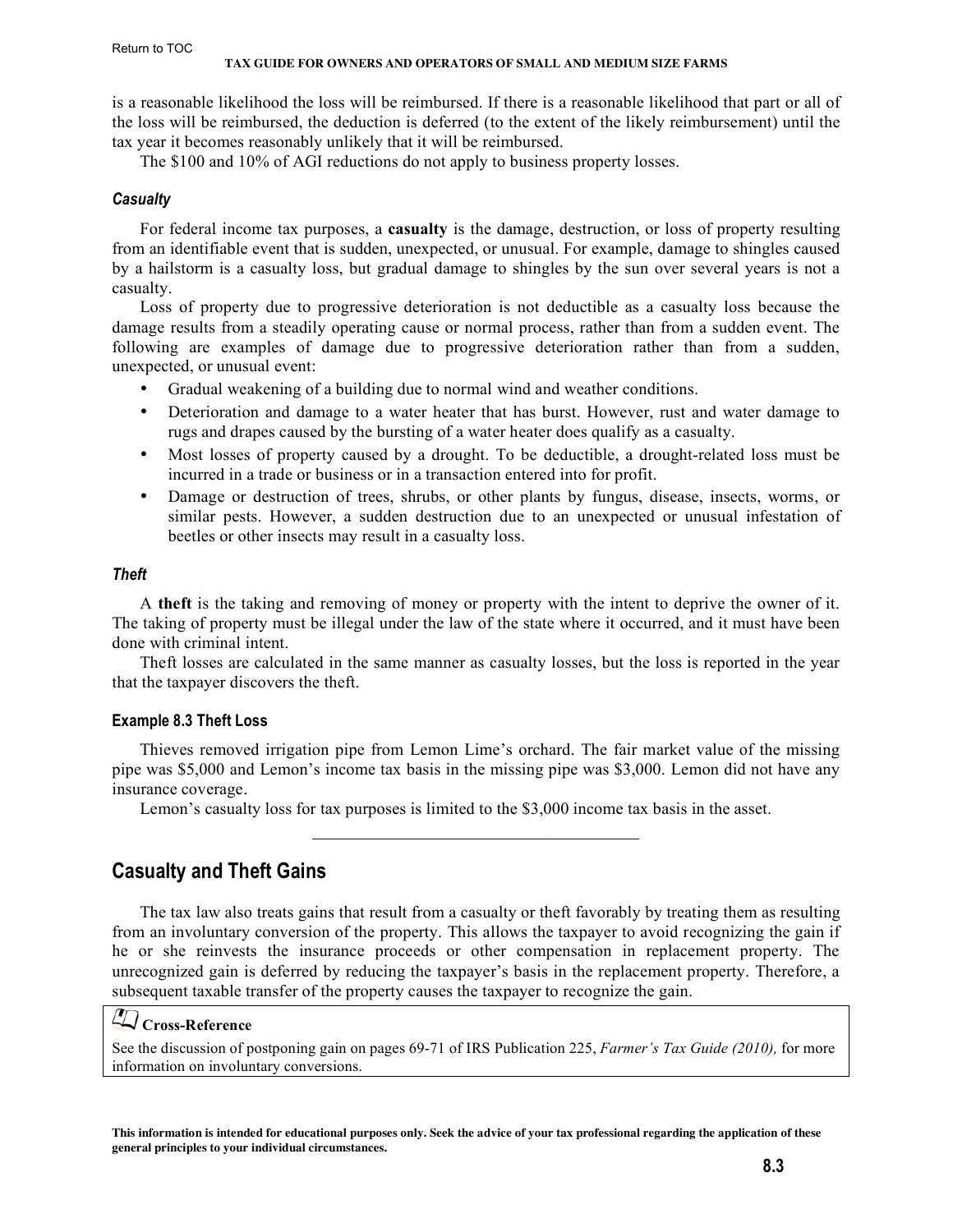#### <span id="page-3-0"></span>**Example 8.4 Deferring Casualty Gain**

Rose Petal, from Example 8.1, may elect to defer the \$500 gain from her cow that was killed by lightning if she buys a replacement cow that costs \$500 or more by the end of the second tax year following the year the cow was killed. The entire insurance payment must be reinvested to postpone all of the gain.

 $\mathcal{L}_\text{max}$  , and the set of the set of the set of the set of the set of the set of the set of the set of the set of the set of the set of the set of the set of the set of the set of the set of the set of the set of the

# **Tax Management of Damaged, Destroyed, or Stolen Property**

Although the tax benefits are often less than a taxpayer anticipates, there are tax-planning opportunities when property is damaged, destroyed, or stolen.

# **Deferring Recognition of Gain**

As noted in the previous section, property that is damaged, destroyed, or stolen is eligible for the involuntary conversion rules. An involuntary conversion does not have to result from a casualty. Therefore, the destruction could be due to progressive deterioration. If the taxpayer receives compensation for the damaged or destroyed property that results in a gain, the taxpayer may elect to defer recognition of the gain if he or she reinvests the compensation in similar property by the end of the second tax year after the damage, destruction or theft.

# **Observation**

Rules Less Restrictive than Like-kind Exchange Rules

Although the involuntary conversion rules are similar to the like-kind exchange rules, some differences make the involuntary conversion rules more taxpayer-friendly. A broader range of property often qualifies as replacement property in an involuntary conversion than under the like-kind exchange rules. (However, for some involuntary conversions, a narrower range of property qualifies as replacement property than under the like-kind exchange rules.) A second difference is that a taxpayer may take possession of the compensation for the converted property under the involuntary conversion rules before acquiring the replacement property. By contrast, a taxpayer can defer gain under the like-kind exchange rules only if the proceeds from the relinquished property are held by a qualified intermediary until they are used to acquire the replacement property.

#### **Example 8.5 Deferred Gain**

Amanda Reckonwith owns farmland by a river that floods regularly. Amanda paid \$1,000 per acre for the land in 1975. In 2011, a flood washed out a levee, and 10 acres of her land are now under water. Instead of rebuilding the levee, the government bought the 10 acres from Amanda for \$3,000 per acre.

Amanda has realized a \$2,000 (\$3,000 – \$1,000) per acre gain from this involuntary conversion of her land. If she does not replace the land, she must recognize \$20,000 (\$2,000  $\times$  10 acres) of long-term capital gain in 2011. The federal income tax rate on her long-term capital gain is 15%, and her state income tax marginal rate on her long-term capital gain is 5%. Therefore, Amanda must pay \$4,000  $(S20,000 \times 20\%)$  income tax on the gain if she does not acquire replacement property timely.

If Amanda pays at least \$30,000 for replacement land, regardless of total acreage, she can defer recognition of the gain by rolling it into the replacement land. For example, she can defer the gain if she buys 25 acres of land for \$50,000 (\$2,000 per acre). Her basis in the replacement 25 acres will be her \$10,000 (\$1,000  $\times$  10 acres) basis in the flooded land, plus the \$20,000 excess she paid for the replacement land over the \$30,000 she received for the flooded land. Therefore, her basis in the replacement land is  $$30,000$  ( $$10,000 + $20,000$ ). If she later sells the replacement land for  $$50,000$ , she will then recognize the \$20,000 gain that was deferred from the 10 acres the government bought from her.

 $\mathcal{L}_\text{max}$  , and the set of the set of the set of the set of the set of the set of the set of the set of the set of the set of the set of the set of the set of the set of the set of the set of the set of the set of the

**This information is intended for educational purposes only. Seek the advice of your tax professional regarding the application of these general principles to your individual circumstances.**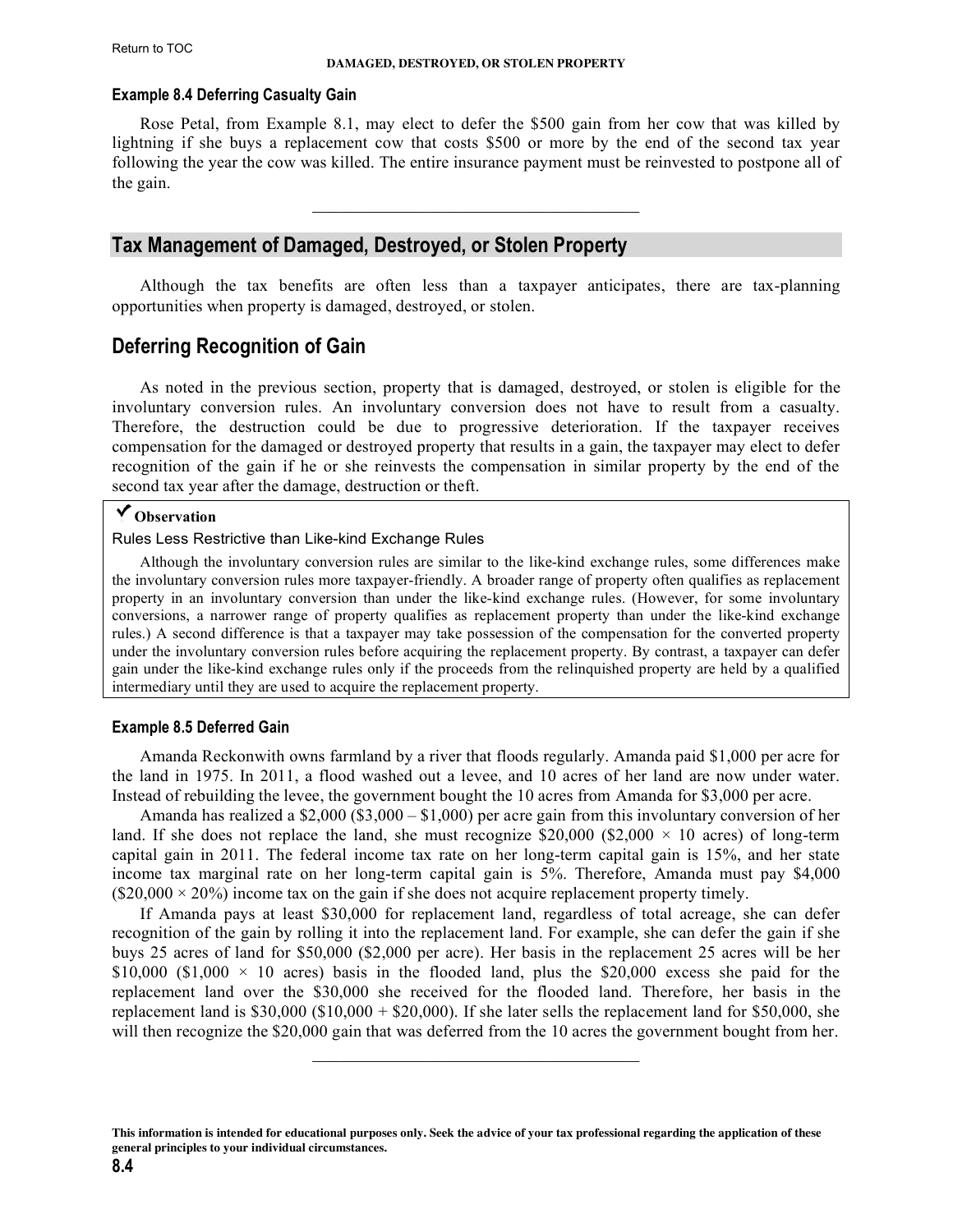# <span id="page-4-0"></span>**Depreciable Replacement Property**

If replacement property is depreciable, it is often more advantageous to **not** defer gain from involuntarily converted property. By not deferring the gain, the taxpayer acquires a higher income tax basis in the replacement property. The depreciation or I.R.C. § 179 deduction for that higher basis reduces not only ordinary income but also self-employment income. By contrast, the gain that is recognized increases only ordinary income or capital gains and does not increase self-employment income.

# **Cross-Reference**

See the discussion of self-employment tax in Chapter 6 of this guide.

#### **Example 8.6 Depreciable Replacement Property**

Allen Rentch's tractor caught on fire in 2011 and was damaged beyond repair. The loss was insured, and his insurance company paid him the tractor's \$5,000 fair market value. Allen had depreciated his original \$12,000 basis of the tractor down to zero, so he realized a \$5,000 tax gain from the tractor's loss.

- If Allen does not elect to defer the gain he must report  $$5,000$  of ordinary income (depreciation recapture) on his 2011 income tax return. Allen is in the 15% federal marginal income tax bracket and a 5% state marginal income tax bracket. Therefore, recognizing the gain adds \$1,000 (\$5,000  $\times$  20%) to his 2011 income tax liability.
- If Allen pays \$5,000 for a used replacement tractor and elects to defer the gain on the destroyed tractor, he has no gain to report in 2011 and has a zero basis in the replacement tractor. If he sells the replacement tractor in 2015 for \$5,000, he must report \$5,000 of ordinary income in 2015. If his marginal tax rates are the same as in 2011, he will pay an additional \$1,000 of income tax for 2015 due to the sale of the tractor. Therefore, his tax liability is the same, but he has postponed paying the \$1,000 of taxes for 5 years.
- If Allen pays \$5,000 for a used replacement tractor and **does not** elect to defer the gain on the destroyed tractor, he must report the \$5,000 of gain in 2011. However, if he has not used up his \$500,000 I.R.C. § 179 deduction for 2011 on other property, he can elect to deduct the entire \$5,000 cost of the replacement tractor in 2011. That deduction offsets his entire \$5,000 gain from the destroyed tractor. It also reduces his self-employment income for 2011, which saves him \$614 (\$5,000  $\times$  92.35%  $\times$  13.3%) of self-employment tax. The self-employment tax savings reduces his self-employment tax deduction from ordinary income by \$307 (\$614  $\times$  50%), which adds \$46 (\$307  $\times$  20%) to his income taxes. Therefore, the net tax savings is  $$568 ($614 - $46).$

 If Allen has used his I.R.C. § 179 deduction on other property, he can depreciate the \$5,000 he paid for the used replacement tractor over 8 tax years (7-year property with a halfyear convention). The used tractor does not qualify for additional first-year depreciation because its original use did not begin with Allen. The depreciation deductions will reduce his ordinary income and self-employment income by a total of \$5,000 over the 8 years. Therefore, by not electing to defer the gain on his destroyed tractor, Allen has accelerated \$1,000 of taxes into 2011 but will save \$1,635 of taxes over the 8 years. Using a 6% discount rate, the present value of the \$1,635 of tax savings over the 8 years is \$1,374. Therefore, the net value of Allen's tax savings over the 8 years is \$374 (\$1,374 – \$1,000) and even without the I.R.C. § 179 deduction, Allen is better off **not** electing to defer the gain from the destroyed tractor.

 $\mathcal{L}_\text{max}$  and the set of the set of the set of the set of the set of the set of the set of the set of the set of the set of the set of the set of the set of the set of the set of the set of the set of the set of the s

**This information is intended for educational purposes only. Seek the advice of your tax professional regarding the application of these general principles to your individual circumstances.**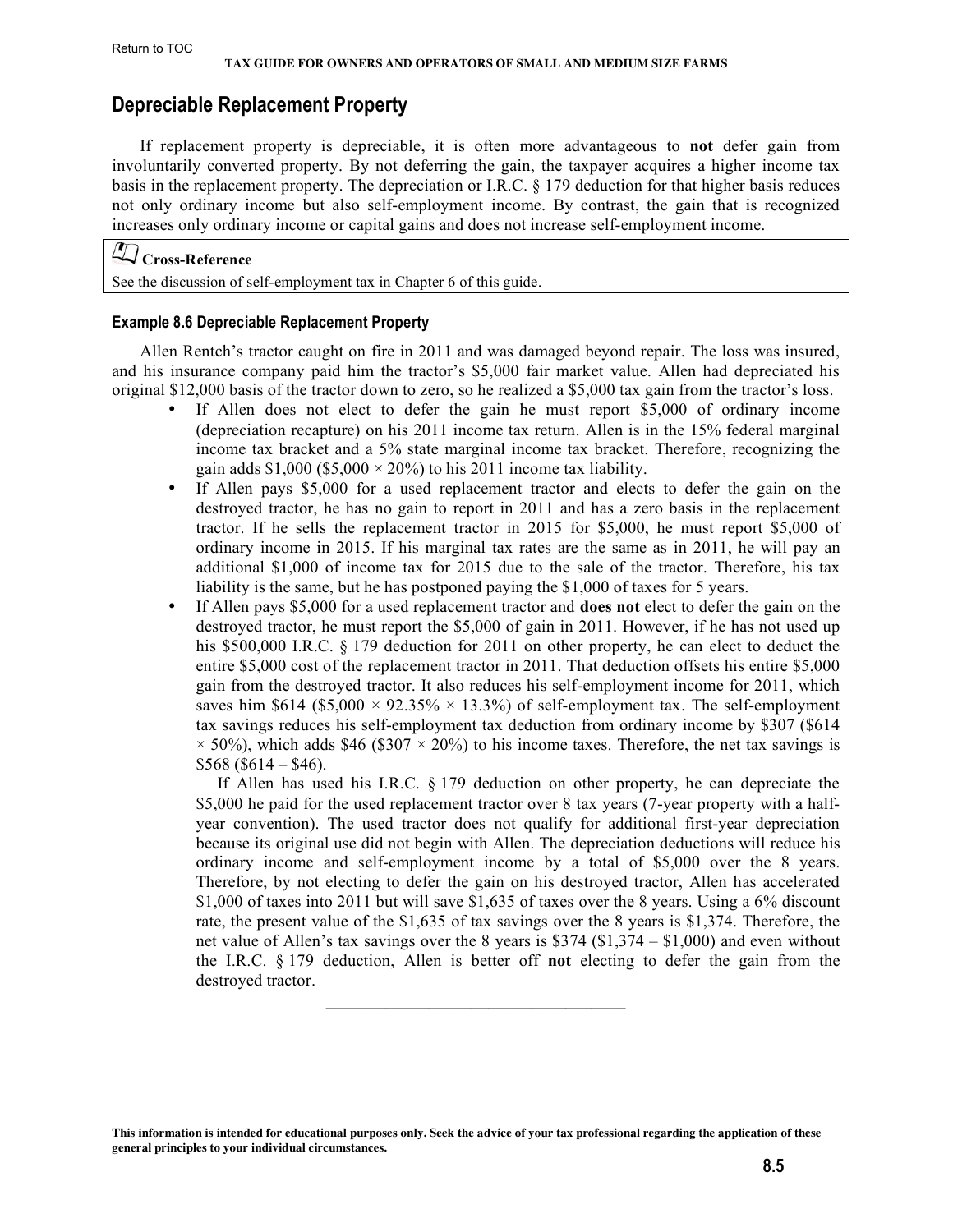# <span id="page-5-0"></span>**Planning Pointer**

#### Capital Gain on Converted Property

If the gain on the converted property is capital gain and the replacement property can be depreciated, it is even more advantageous to include the gain in income rather than deferring it. For example, if in Example 8.6, Allen lost five raised cows held for more than a 24 months and realized the same \$5,000 gain, the gain would be long-term capital gain, and the federal income tax rate on that gain is zero in 2011. Assuming a 5% state income tax rate on long-term capital gain, Allen would owe only \$250 (\$5,000  $\times$  5%) of income tax on the realized gain if he did not defer that gain. His \$5,000 basis in replacement cows would reduce his income and self-employment taxes by the same \$1,635 as in Example 8.6.

# **Effect on Netting of Gains and Losses**

The tax rules allow taxpayers to deduct a net loss from certain property they use in a trade or business from ordinary income but to treat a net gain from that property as a capital gain. For example, if a farmer has a \$10,000 gain from selling cull cows and a \$12,000 loss from selling machinery in 2011, the net \$2,000 loss is deducted from ordinary income. If the loss on the machinery is only \$7,000, the \$3,000 net gain is taxed as capital gain.

If a taxpayer has a net gain from damaged, destroyed, or stolen property during a tax year, that net gain is included in the netting of gains and losses from property used in a trade or business. However, if a taxpayer has a net loss from damaged, destroyed, or stolen property, that net loss is deducted from ordinary income without netting it with the gains and losses from property used in a trade or business.The effect of these rules is the following. If a taxpayer has a net gain from damaged, destroyed, and stolen property and also has a net gain from assets used in the trade or business, the losses from damaged, destroyed, or stolen property just reduce gain that is taxed as capital gain. By contrast, if a taxpayer has a net loss from damaged, destroyed, or stolen property, that net loss reduces ordinary income.

Electing to defer gain from damaged, destroyed, or stolen property preserves the benefits of deducting a loss from other property in the same tax year.

 $\mathcal{L}_\text{max}$  , and the set of the set of the set of the set of the set of the set of the set of the set of the set of the set of the set of the set of the set of the set of the set of the set of the set of the set of the

#### **Example 8.7 Preserving Ordinary Deduction**

A tornado completely destroyed Braxton Bovine's barn on August 29, 2011, killing the 20 dairy cows that were in the barn. Figure 8.1 shows information from Braxton's records regarding the barn and the cows.

| <b>Item</b>          | <b>Barn</b>  | <b>20 Dairy Cows</b> |
|----------------------|--------------|----------------------|
| Purchase date        | May 15, 1990 | August 20, 2007      |
| Cost                 | \$35,000     | \$20,000             |
| Depreciation claimed | $-35,0001$   | $-13,336^{2}$        |
| Adjusted basis       |              | \$6.664              |
| FMV before casualty  | \$35,000     | \$17,000             |
| Insurance payment    | \$30,000     |                      |
| Gain or loss         | \$30,000     | - \$6.664            |

#### *Figure 8.1 Braxton Bovine's Records*

1 150% declining balance for 20-year property

2 150% declining balance for 5-year property, half-year convention

If Braxton does not elect to roll the gain from the barn into a replacement barn, the \$6,664 loss from the cows reduces the \$30,000 gain from the barn, so that Braxton reports only the \$23,336 (\$30,000 – \$6,664) remaining gain as long-term capital gain. His other ordinary income is not reduced by the loss.

If Braxton elects to roll the gain from the barn into a replacement barn, the \$6,664 loss from the cows offsets ordinary income in 2011 rather than capital gain on the barn.  $\mathcal{L}_\text{max}$  and the set of the set of the set of the set of the set of the set of the set of the set of the set of the set of the set of the set of the set of the set of the set of the set of the set of the set of the s

**This information is intended for educational purposes only. Seek the advice of your tax professional regarding the application of these general principles to your individual circumstances.**